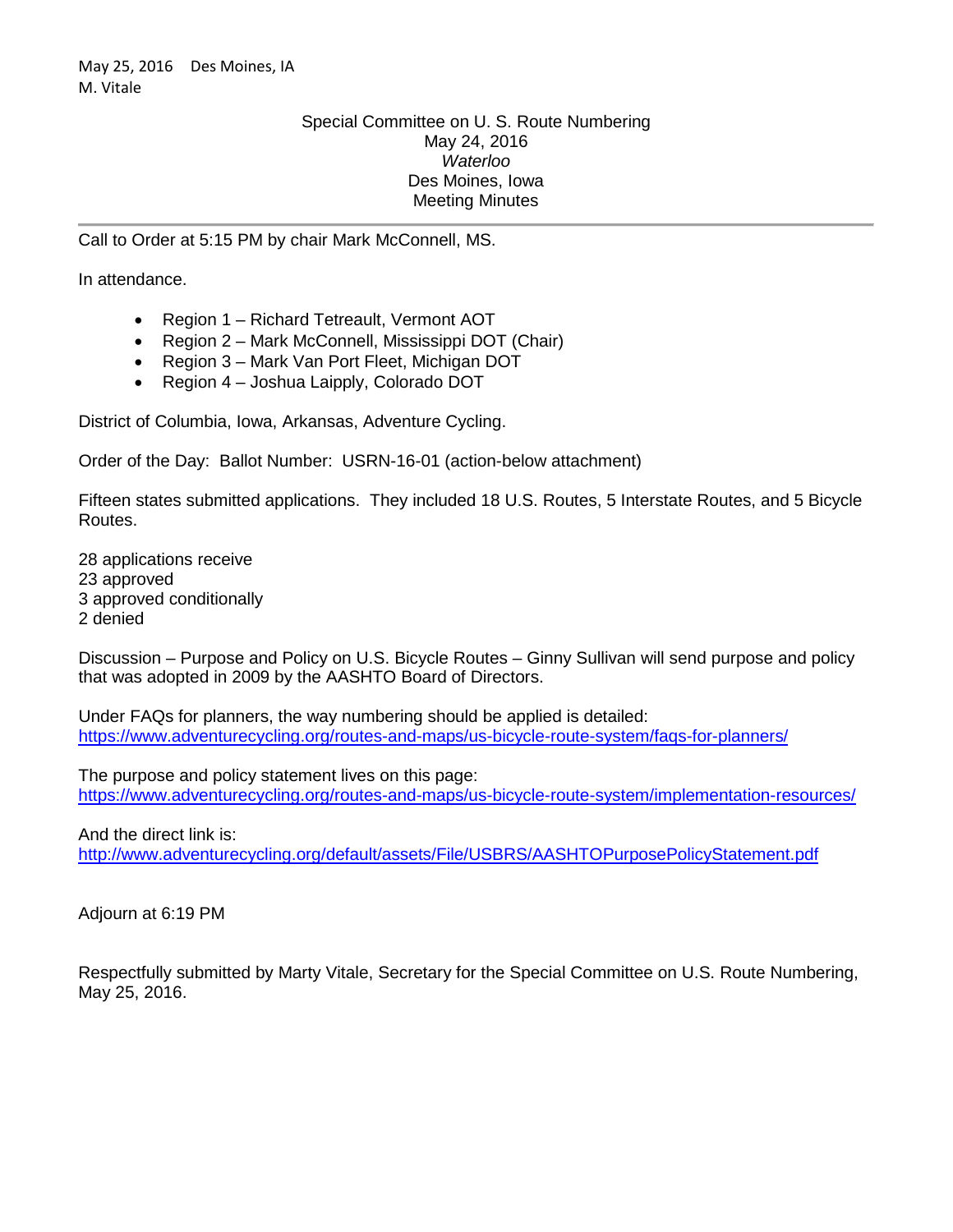## **AASHTO SPRING 2016 ROUTE NUMBERING APPLICATIONS BALLOT RESULTS**

| <b>State</b>    | <b>Route</b>                            | <b>Description</b>                                                                                                                                                                                                                                                                                                                                                                                                                                                                                                                                                                                                              | <b>Decision</b>  | <b>Comments</b> |
|-----------------|-----------------------------------------|---------------------------------------------------------------------------------------------------------------------------------------------------------------------------------------------------------------------------------------------------------------------------------------------------------------------------------------------------------------------------------------------------------------------------------------------------------------------------------------------------------------------------------------------------------------------------------------------------------------------------------|------------------|-----------------|
| Alabama         | <b>U.S. 431</b><br>Relocation           | Route begins on existing US 431 at<br>Milepost 232.892 Back / 234.574<br>Ahead in Anniston, Alabama. New<br>location from Milepost 232.892 Back<br>/234.574 Ahead thence<br>East/South/East to end at Milepost<br>221.328. New Alignment.<br>South/East. Anniston, Alabama.<br>11.564 miles. Route ends on<br>existing US 431 at Milepost 221.328<br>Southeast of Anniston, Alabama.                                                                                                                                                                                                                                            | 4<br>Affirmative |                 |
| <b>Arkansas</b> | <b>U.S. 79</b><br>Bearden<br>Relocation | The route begins at the junction with<br>U.S. Highway 79 Business near the<br>western city limits of Bearden,<br>Arkansas. The route travels along<br>the northern city limits of Bearden,<br>Arkansas toward U.S. Highway 79<br>Business east of the City of Bearden,<br>Arkansas. The route is a four-lane<br>divided roadway on new location.<br>The route travels in a southwest-<br>northeast direction in Arkansas. The<br>focal city is Bearden, Arkansas.<br>The route is 3.85 miles long. This<br>segment of the route ends at the<br>junction of U.S. Highway 79<br>Business east of the City of Bearden,<br>Arkansas | 4<br>Affirmative |                 |
| <b>Arkansas</b> | <b>U.S.79</b><br>Thornton<br>Relocation | The route begins at the junction with<br>U.S. Highway 79 Business within the<br>City of Thornton, Arkansas. The<br>route travels outside the northern city<br>limits of Thornton, Arkansas toward<br>U.S. Highway 79 Business. The<br>route is a four-lane divided roadway<br>on new location. The route travels in<br>a southwest-northeast direction in<br>Arkansas. The focal city is Thornton,<br>Arkansas. The route is 2.08 miles<br>long. This segment of the route ends<br>at the junction of U.S. Highway 79<br>Business east of the City of<br>Thornton, Arkansas.                                                    | 4<br>Affirmative |                 |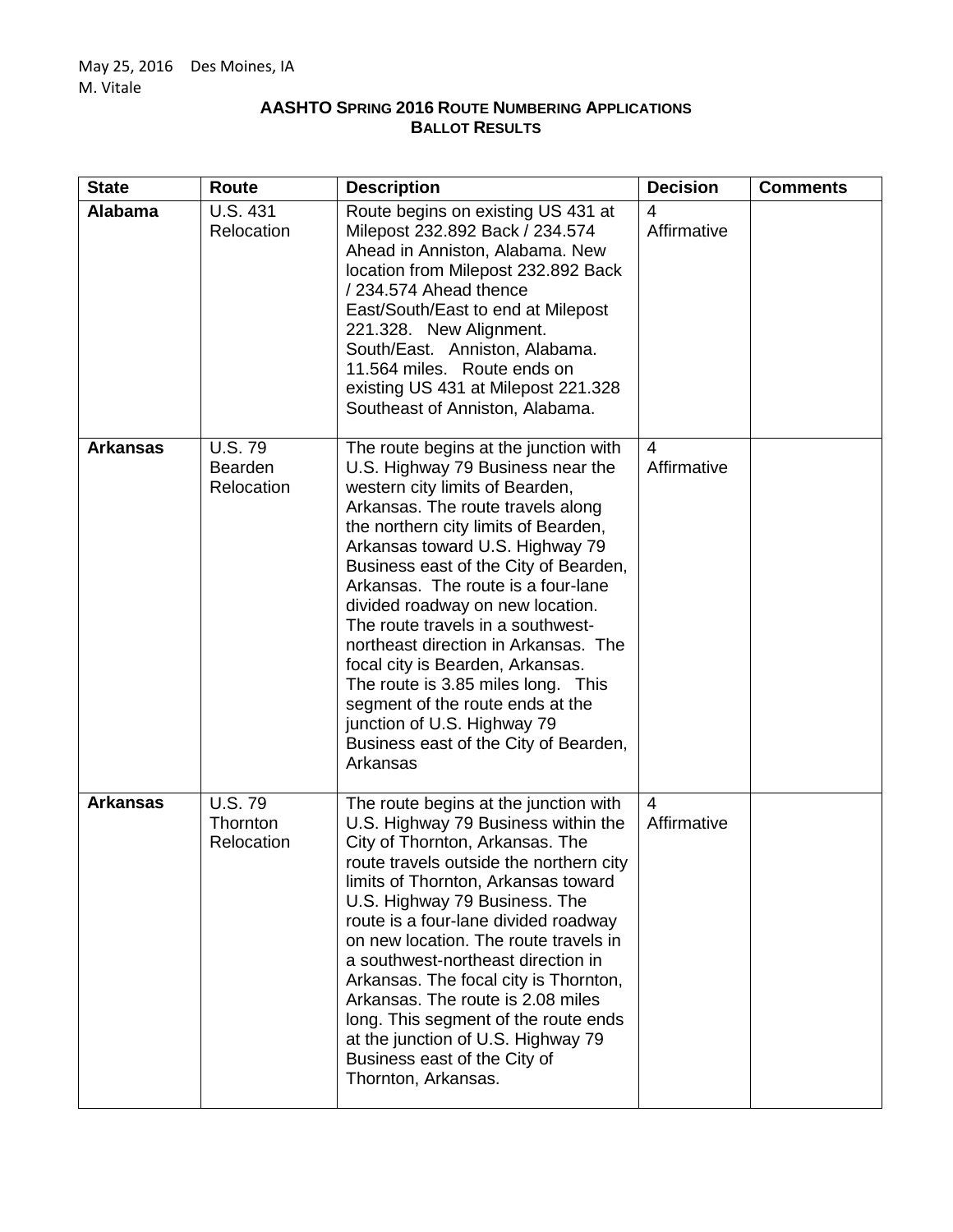| M. Vitale |
|-----------|
|-----------|

| <b>State</b>    | <b>Route</b>                                                                          | <b>Description</b>                                                                                                                                                                                                                                                                                                                                                                                                                                                                                                                                                                             | <b>Decision</b>               | <b>Comments</b> |
|-----------------|---------------------------------------------------------------------------------------|------------------------------------------------------------------------------------------------------------------------------------------------------------------------------------------------------------------------------------------------------------------------------------------------------------------------------------------------------------------------------------------------------------------------------------------------------------------------------------------------------------------------------------------------------------------------------------------------|-------------------------------|-----------------|
| <b>Arkansas</b> | <b>U.S.79</b><br>Fordyce<br>Relocation                                                | The route begins at the junction with<br>U.S. Highway 79 Business west of<br>the City of Fordyce, Arkansas. The<br>route travels through the<br>northwestern city limits of Fordyce,<br>Arkansas toward U.S. Highway 167.<br>The route is a four-lane divided<br>roadway on new location. The route<br>travels in a southwest-northeast<br>direction in Arkansas. The focal city<br>is Fordyce, Arkansas. The route is<br>2.59 miles long. This segment of the<br>route ends at the junction with U.S.<br>Highway 167 and U.S. Highway 79<br>Business within the City of Fordyce,<br>Arkansas. | 4<br>Affirmative              |                 |
| <b>Arkansas</b> | U.S. 79 Bus @<br>Bearden -<br>Recognition of<br>a Business<br>Route                   | The route begins at the junction with<br>U.S. Highway 79 near the western<br>city limits of Bearden, Arkansas. The<br>route travels through the City of<br>Bearden, Arkansas and joins U.S.<br>Highway 79 east of the City of<br>Bearden, Arkansas. The route is a<br>two-lane undivided roadway on<br>existing location. The route travels in<br>a southwest to northeast direction in<br>Arkansas. The focal city is Bearden,<br>Arkansas. The route is 3.51 miles<br>long. The route ends at the junction<br>of U.S. Highway 79 east of the City<br>of Bearden, Arkansas.                   | $\overline{4}$<br>Affirmative |                 |
| <b>Arkansas</b> | U.S. 79 Bus @<br>Thornton -<br>Recognition of<br>a Business<br>Route on U.S.<br>Route | The route begins at the junction with<br>U.S. Highway 79 in the City of<br>Thornton, Arkansas. The route<br>travels through the City of Thornton,<br>Arkansas and joins U.S. Highway 79<br>northeast of the City of Thornton,<br>Arkansas. The route is a two-lane<br>undivided roadway on existing<br>location. The route travels in a south-<br>north direction in Arkansas. The focal<br>city is Thornton, Arkansas. The route<br>is 2.06 miles long. The route ends at<br>the junction of U.S. Highway 79<br>northeast of the City of Thornton,<br>Arkansas.                               | 4<br>Affirmative              |                 |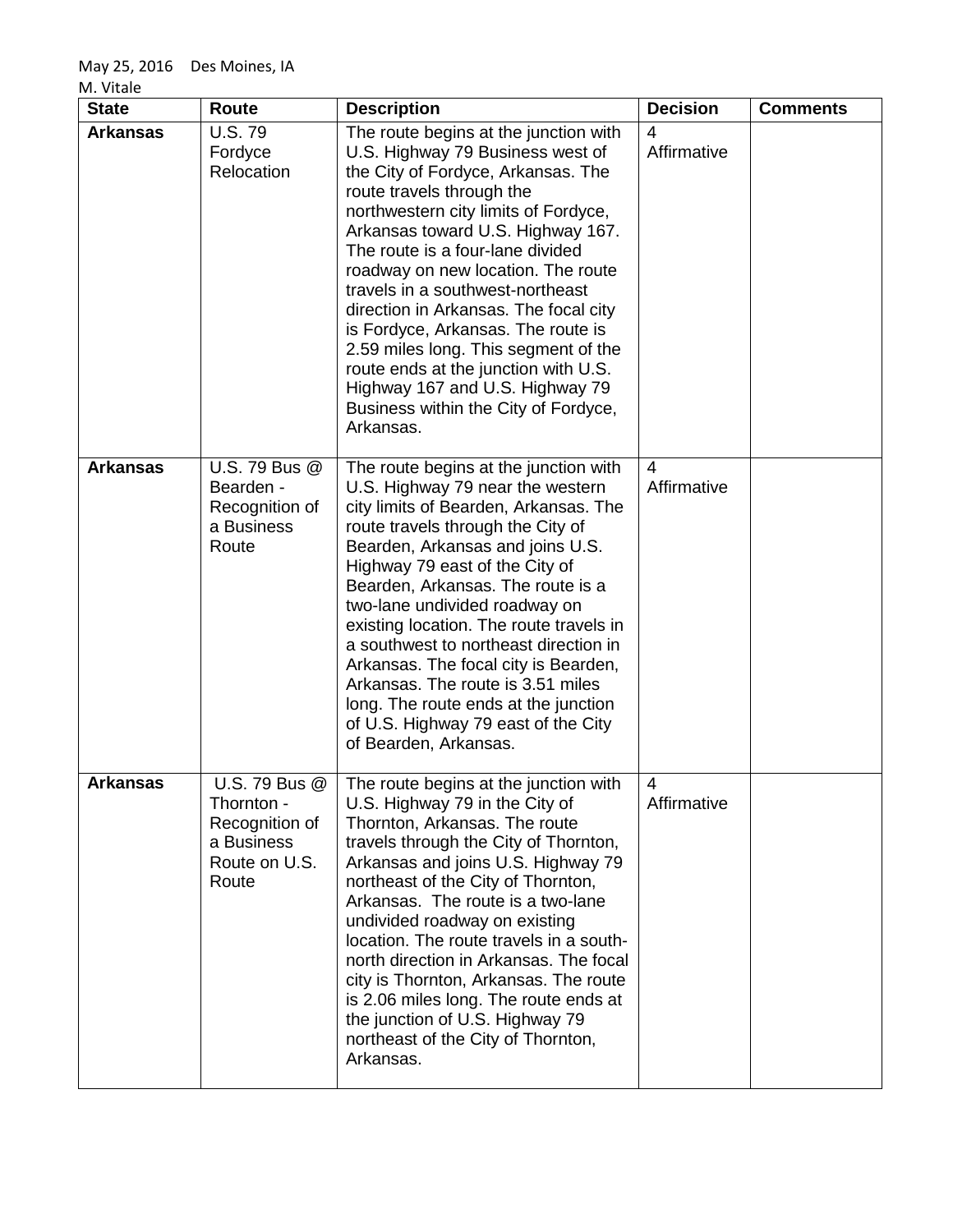|  | M. Vitale |  |
|--|-----------|--|
|--|-----------|--|

| <b>State</b>       | Route                                                                               | <b>Description</b>                                                                                                                                                                                                                                                                                                                                                                                                                                                                                                                                                                                                                                 | <b>Decision</b>  | <b>Comments</b> |
|--------------------|-------------------------------------------------------------------------------------|----------------------------------------------------------------------------------------------------------------------------------------------------------------------------------------------------------------------------------------------------------------------------------------------------------------------------------------------------------------------------------------------------------------------------------------------------------------------------------------------------------------------------------------------------------------------------------------------------------------------------------------------------|------------------|-----------------|
| <b>Arkansas</b>    | U.S. 79 Bus @<br>Fordyce-<br>Recognition of<br>a Business<br>Route on U.S.<br>Route | The route begins at the junction with<br>U.S. Highway 79 west of the City of<br>Fordyce, Arkansas. The route travels<br>through the City of Fordyce,<br>Arkansas and joins U.S. Highway<br>167. The route is a two-lane<br>undivided roadway on existing<br>location. The route travels in a west-<br>east direction in Arkansas. The focal<br>city is Fordyce, Arkansas. The route<br>is 3.30 miles long. The route ends at<br>the junction of U.S. Highway 79 and<br>U.S. Highway 167 within the City of<br>Fordyce, Arkansas. The log serves<br>all applications for U.S. 79 and U.S.<br><b>79 BUS</b>                                          | 4<br>Affirmative |                 |
| <b>Arkansas</b>    | $I-555 -$<br>Extension of an<br>Interstate<br>Route                                 | The route begins at the junction of<br>U.S. Highway 49 and Highway 18 in<br>the City of Jonesboro, Arkansas.<br>The route travels northwest within<br>the City of Jonesboro, Arkansas and<br>joins U.S. Highway 63 and Highway<br>91 in the City of Jonesboro,<br>Arkansas. The route is a four-lane<br>divided roadway built to Interstate<br>standards on existing location. The<br>route travels in a southeast-<br>northwest direction in Arkansas. The<br>focal city is Jonesboro, Arkansas.<br>The route is 4.81 miles long. The<br>route ends at the junction with U.S.<br>Highway 63 and Highway 91 in the<br>City of Jonesboro, Arkansas. | 4<br>Affirmative |                 |
| <b>Connecticut</b> | USBR 7<br>Establishment                                                             | Connect East Coast Greenway in<br>Norwalk, CT and Massachusetts<br>Boarder.                                                                                                                                                                                                                                                                                                                                                                                                                                                                                                                                                                        | 4<br>Affirmative |                 |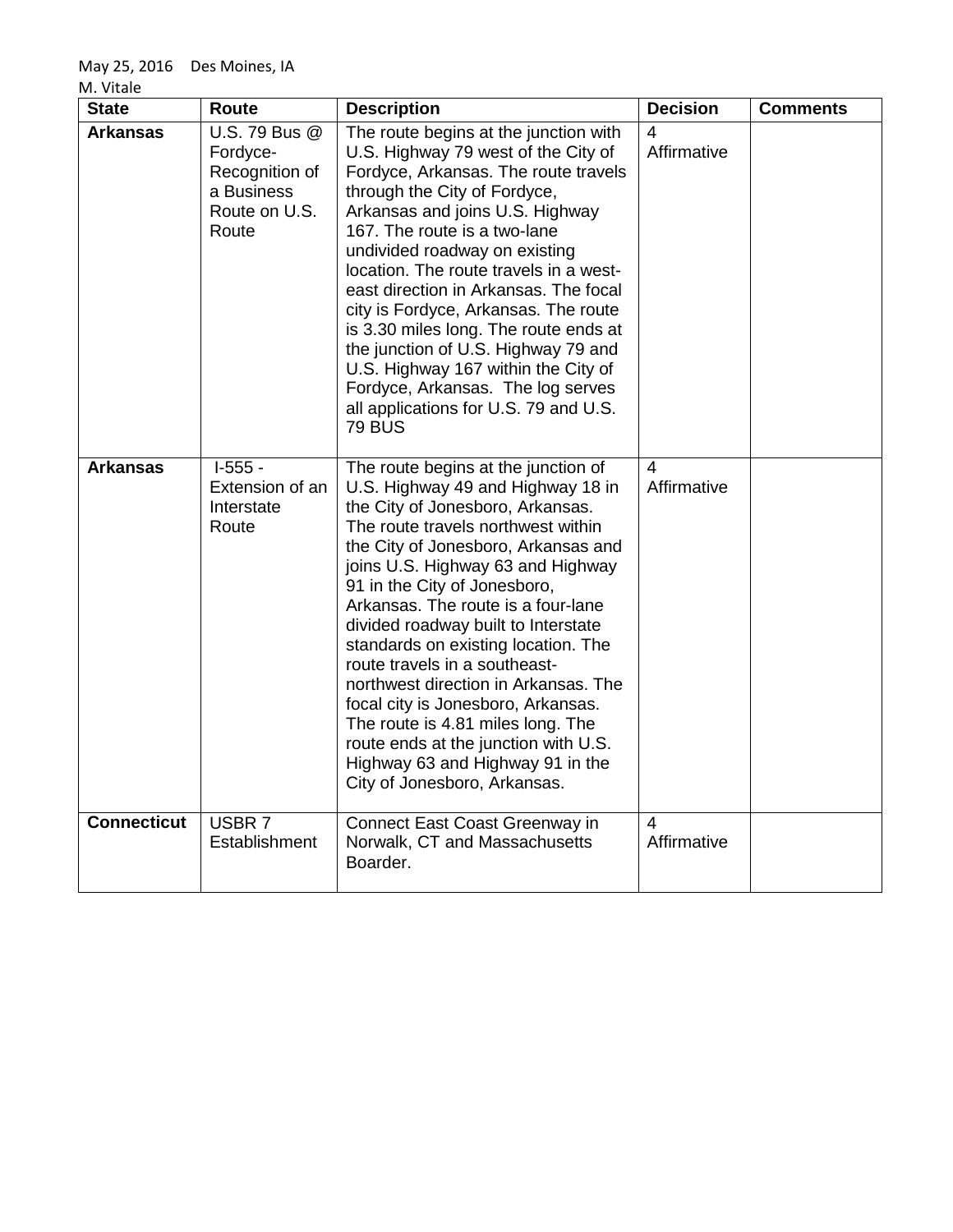| <b>State</b>   | Route                                           | <b>Description</b>                                                                                                                                                                                                                                                                                                                                                                                                                                                                                                                                                                                                                                                                                                                                                                                                                                                                                                                                                                                                                                                                                                                                                                                                                                                                                                                                                                                    | <b>Decision</b>                       | <b>Comments</b>                                                                                       |
|----------------|-------------------------------------------------|-------------------------------------------------------------------------------------------------------------------------------------------------------------------------------------------------------------------------------------------------------------------------------------------------------------------------------------------------------------------------------------------------------------------------------------------------------------------------------------------------------------------------------------------------------------------------------------------------------------------------------------------------------------------------------------------------------------------------------------------------------------------------------------------------------------------------------------------------------------------------------------------------------------------------------------------------------------------------------------------------------------------------------------------------------------------------------------------------------------------------------------------------------------------------------------------------------------------------------------------------------------------------------------------------------------------------------------------------------------------------------------------------------|---------------------------------------|-------------------------------------------------------------------------------------------------------|
| <b>Florida</b> | <b>US 441</b><br>Relocation                     | US 441 currently traverses a two<br>lane segment through historic<br>downtown Lake City. The proposed<br>bypass/realignment will relocate US<br>441 around Lake City, following the<br>currently signed truck route. This<br>relocation will allow the Local<br>Government to take over ownership<br>of the section of US 441 within their<br>historic district and allow them<br>flexibility to utilize grants for historic<br>preservation. The new alignment of<br>US 441 is proposed to travel north to<br>US 90, turn west onto US 90, then<br>turn north on US 41 to parallel the<br>existing US 441 corridor. It will turn<br>back east onto CR 100A to again<br>adjoin the current US 441 corridor<br>north of Lake City. The roadways<br>proposed as the new alignment<br>location have no known deficiencies.<br>It should be noted, however, that two<br>structures along US 41 have been<br>improved with a concrete barrier<br>between the travel lane and the<br>pedestrian facility. This improvement<br>reduced the paved shoulder to 2'9",<br>narrower than the<br>AASHTO 4' requirement for new<br>structures. Finally, the Lake City and<br>Columbia County officials support<br>this realignment. The transfer of the<br>segment within the historic district to<br>the local government, and CR 100A<br>to the state is contingent upon<br>approval of this realignment request. | 4<br>Affirmative<br>with<br>condition | <b>USRN</b> wants<br>documentation<br>where this was<br>transferred<br>from the City<br>to the state. |
| Georgia        | <b>USBR 621</b><br>Establish new<br><b>USBR</b> | Route Connects USBR 21 and City<br>of Rome, Georgia. Please refer to<br>the introduction above about the<br>number. The state has not gotten<br>back to me on giving this application<br>a correction and making the number<br>even. Received 4/22/2016: Thank<br>you for being flexible. The route<br>number can be amended to 621 for<br>submission to the USRN Committee.<br>Please let me know if you would like<br>for me to update anything or provide<br>any additional information.                                                                                                                                                                                                                                                                                                                                                                                                                                                                                                                                                                                                                                                                                                                                                                                                                                                                                                           | 4<br>Affirmative                      |                                                                                                       |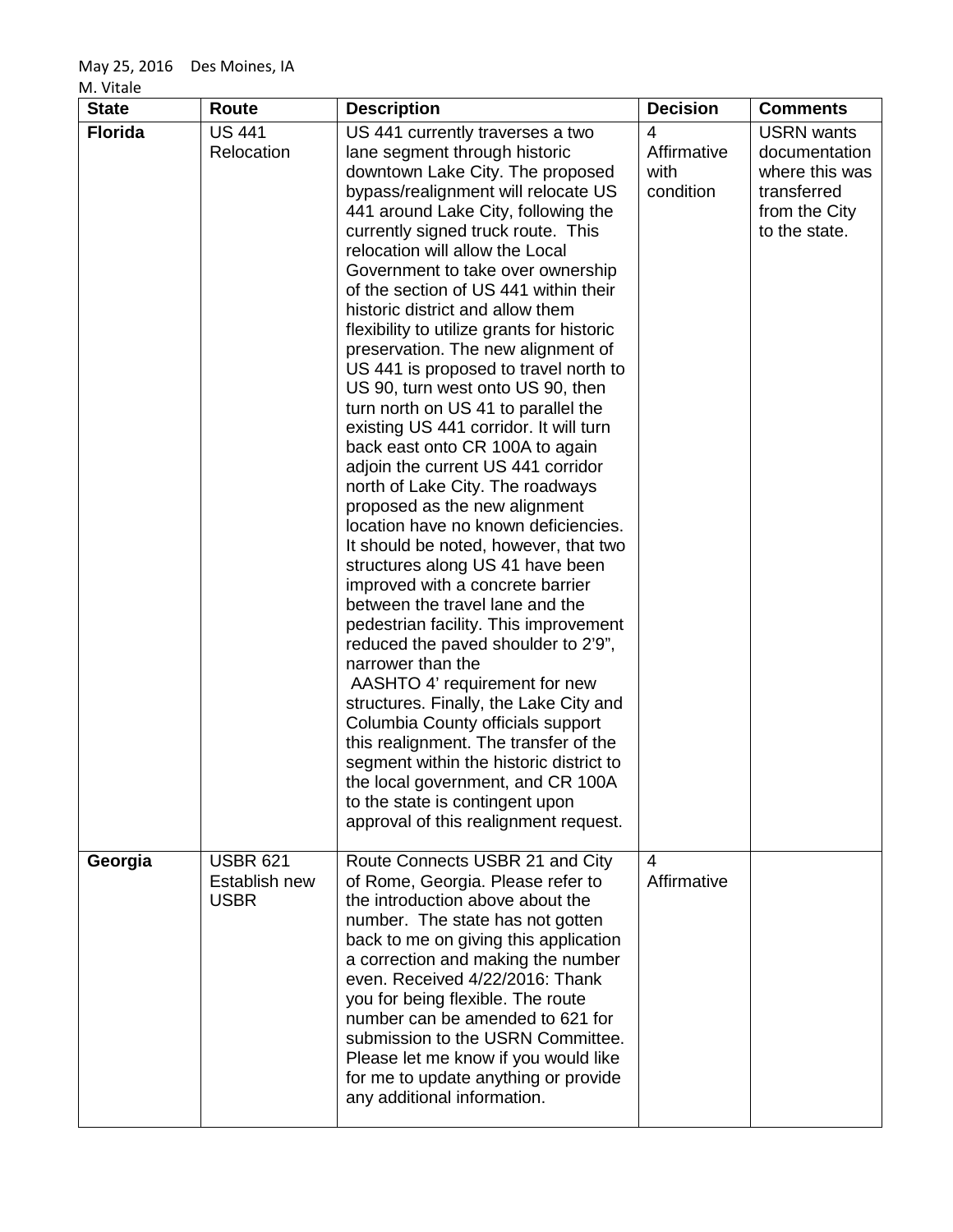| <b>State</b>             | <b>Route</b>                                    | <b>Description</b>                                                                                                                                                                                                                                                                                                                                                                                                                                                                                                                                                                                                                                                                                                                                                                                                                                                                                          | <b>Decision</b>                                    | <b>Comments</b> |
|--------------------------|-------------------------------------------------|-------------------------------------------------------------------------------------------------------------------------------------------------------------------------------------------------------------------------------------------------------------------------------------------------------------------------------------------------------------------------------------------------------------------------------------------------------------------------------------------------------------------------------------------------------------------------------------------------------------------------------------------------------------------------------------------------------------------------------------------------------------------------------------------------------------------------------------------------------------------------------------------------------------|----------------------------------------------------|-----------------|
| Idaho                    | <b>USBR 10</b><br>Realignment                   | Existing USBR 10 between Newport,<br>Washington and Montana State Line.                                                                                                                                                                                                                                                                                                                                                                                                                                                                                                                                                                                                                                                                                                                                                                                                                                     | 4<br>Affirmative                                   |                 |
| lowa                     | US <sub>6</sub><br>Relocation                   | Relocation of U.S. 6 in Council<br>Bluffs, beginning at the existing<br>junction of I-480/I-29/U.S.6, joining I-<br>29 traversing south for approx. 2.2<br>miles to the junction with I-80, then<br>east for approx. 2.33 miles to the IA<br>192 interchange, continuing east<br>approx. 0.7 miles before leaving I-29<br>to join I-80, traversing northeast for<br>approx. 4.71 miles, ending at the<br>junction of I-80/U.S.6.                                                                                                                                                                                                                                                                                                                                                                                                                                                                            | $\overline{4}$<br>Affirmative<br>with<br>condition |                 |
| <b>Massachuse</b><br>tts | USBR 7<br>Establishment                         | Route connects Connecticut and<br>Vermont.                                                                                                                                                                                                                                                                                                                                                                                                                                                                                                                                                                                                                                                                                                                                                                                                                                                                  | 4<br>Affirmative                                   |                 |
| <b>Missouri</b>          | <b>US 60</b><br><b>Business -</b><br>Relocation | The route will proceed north from its<br>new West Junction location and<br>follow FR 253 (Future Missouri Route<br>B) until it meets existing U.S.<br>Business 60 (Center Street). U.S.<br>Business 60 will then proceed east<br>along existing US Business 60<br>(Center Street) through Rogersville,<br>MO until it meets the location of<br>existing Missouri Route B (Mill<br>Street). U.S. Business 60 will<br>continue easterly until it reaches the<br>existing location of the East Junction<br>of U.S. Business 60 with US 60 for a<br>total length of 3.289 miles.<br>Reason<br>for Request: U.S. 60 is being<br>upgraded from an expressway to a<br>freeway in the immediate vicinity.<br>The west end of U.S. Business 60 is<br>currently an at-grade intersection.<br>The west end of the existing route<br>will be relocated to a new<br>interchange that is currently under<br>construction. | 4<br>Affirmative                                   |                 |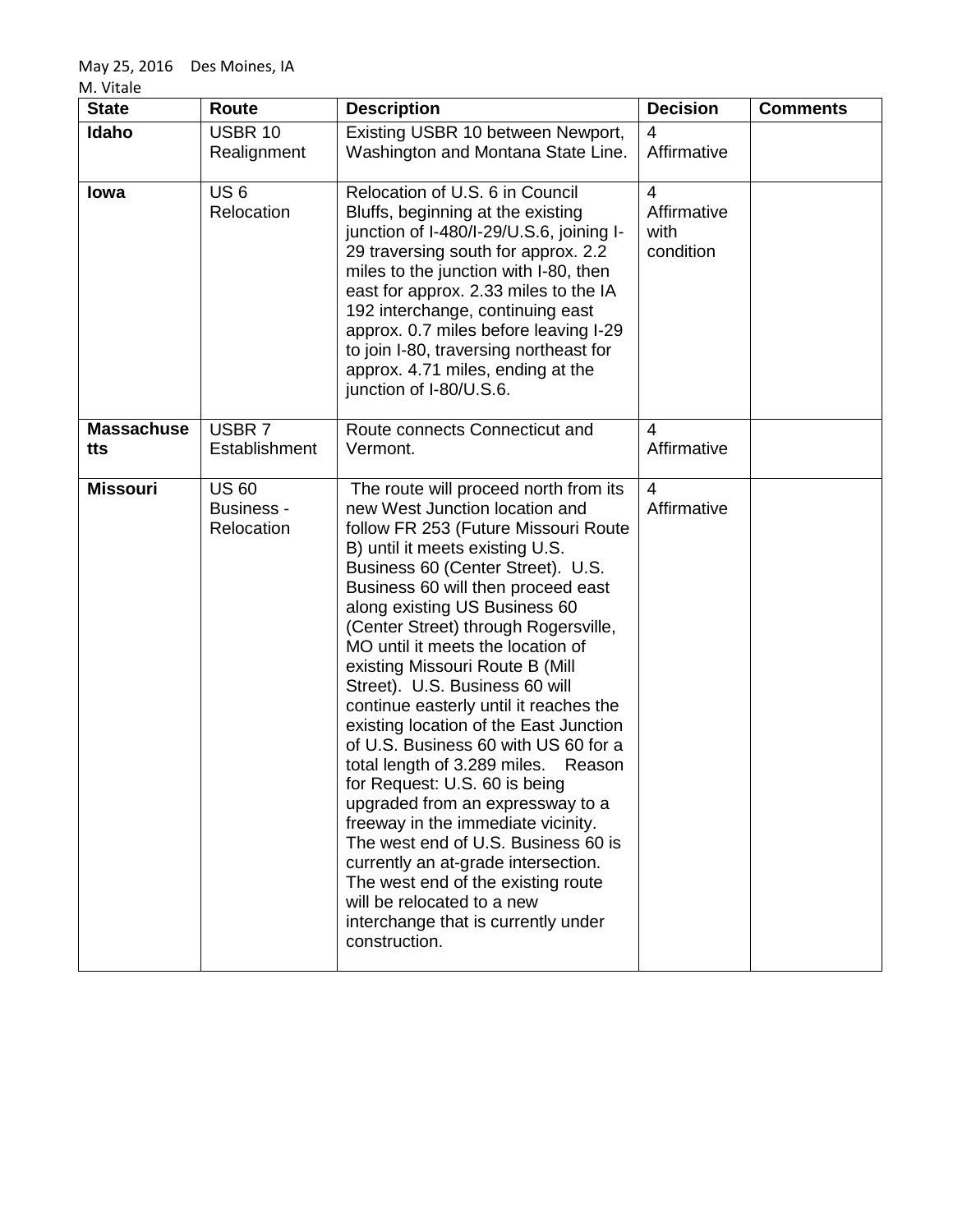M. Vitale

| <b>State</b>                    | Route                                  | <b>Description</b>                                                                                                                                                                                                                                                                                                                                                                                                                                                                                                                                                                                                                                                                                                                                                                                               | <b>Decision</b>                       | <b>Comments</b>                                                                                                                                                                                                                                                         |
|---------------------------------|----------------------------------------|------------------------------------------------------------------------------------------------------------------------------------------------------------------------------------------------------------------------------------------------------------------------------------------------------------------------------------------------------------------------------------------------------------------------------------------------------------------------------------------------------------------------------------------------------------------------------------------------------------------------------------------------------------------------------------------------------------------------------------------------------------------------------------------------------------------|---------------------------------------|-------------------------------------------------------------------------------------------------------------------------------------------------------------------------------------------------------------------------------------------------------------------------|
| <b>North</b><br><b>Carolina</b> | $-36 - -42$<br>Future<br>Establishment | The route begins at existing I-40 in<br>Garner. The route is going generally<br>southeast, through Clayton,<br>Smithfield, Selma, Goldsboro,<br>Kinston, New Bern, and Havelock.<br>The route is travelling along a multi-<br>lane facility with varying levels of<br>access control. The route is<br>generally travelling southeast. The<br>focal points are the Town of Garner,<br>Town of Clayton, Town of Smithfield,<br>Town of Selma, City of Goldsboro,<br>City of Kinston, City of New Bern,<br>City of Havelock and the Town of<br>Morehead City. This route will cover<br>approximately 136.6 miles. The<br>route ends at the international<br>multimodal Port of Morehead City.<br>8The attached letter from North<br>Carolina addresses all five<br>applications both U.S. and Interstate<br>routes. | 4<br>Affirmative<br>with<br>Condition | NC agreed to<br>change the<br>number to I-<br>42. AASHTO<br>will type in the<br>change on the<br>existing<br>application.<br>FHWA will be<br>notified and<br>then the<br>application is<br>required to be<br>approved by<br>FHWA.<br>Pending<br><b>FHWA</b><br>Approval |
| <b>North</b><br><b>Carolina</b> | <b>US 70</b><br>Relocation             | The route begins at existing US 70<br>west of Beaufort. The route is going<br>generally north and east, with<br>connectivity through the Town of<br>Beaufort. The route is travelling<br>along a multi-lane partial access<br>controlled facility generally along new<br>alignment. The route is generally<br>travelling north and east, around the<br>north side of Beaufort. The focal<br>point is the Town of Beaufort. This<br>route will cover approximately 3.2<br>miles. The route ends northeast of<br>Beaufort, at existing US 70.                                                                                                                                                                                                                                                                      | 4<br>Affirmative                      |                                                                                                                                                                                                                                                                         |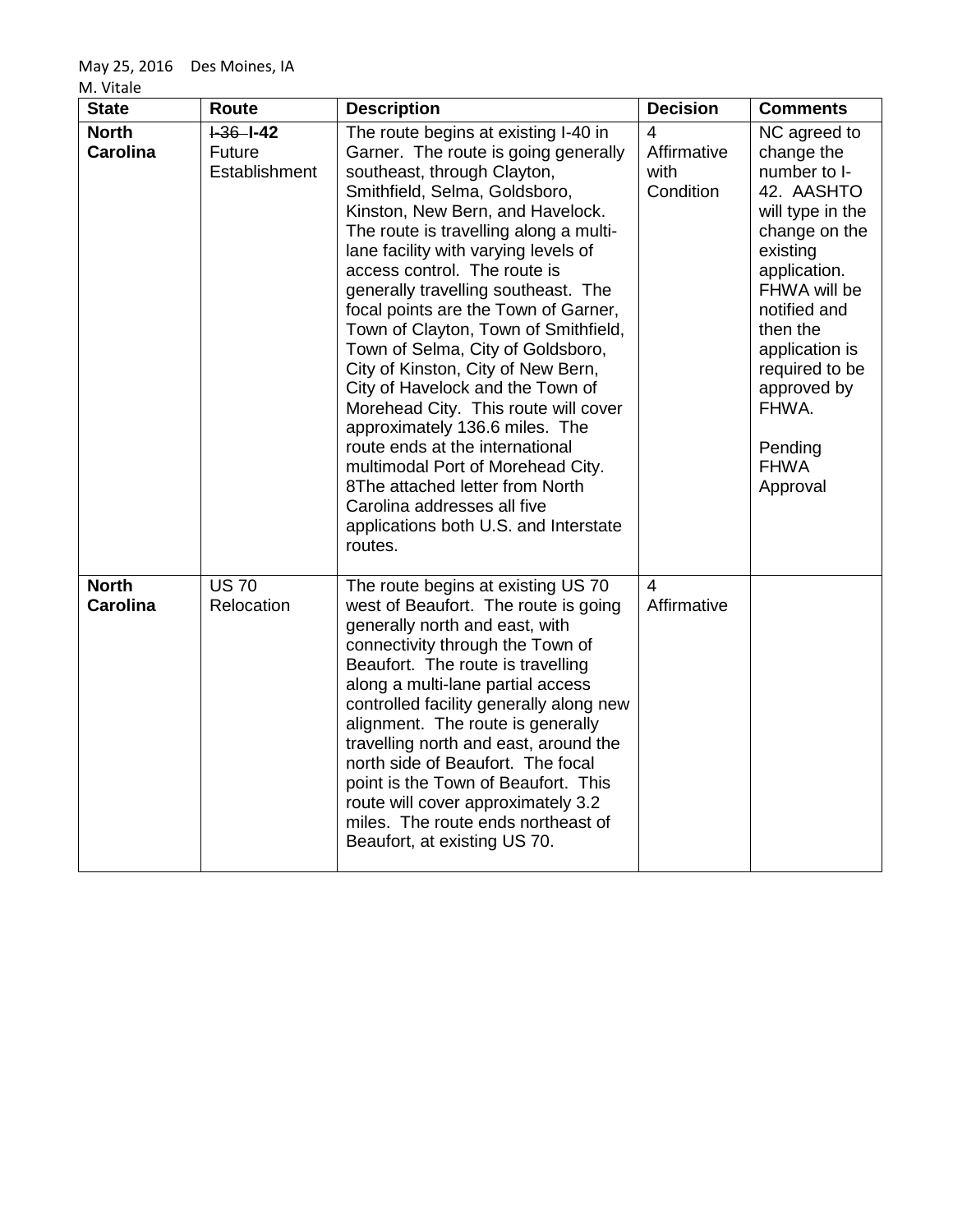| <b>State</b>                    | <b>Route</b>                | <b>Description</b>                                                                                                                                                                                                                                                                                                                                                                                                                                                                                                                                                                                                                     | <b>Decision</b>                                     | <b>Comments</b>                                                                                                                                                                                                                                                                |
|---------------------------------|-----------------------------|----------------------------------------------------------------------------------------------------------------------------------------------------------------------------------------------------------------------------------------------------------------------------------------------------------------------------------------------------------------------------------------------------------------------------------------------------------------------------------------------------------------------------------------------------------------------------------------------------------------------------------------|-----------------------------------------------------|--------------------------------------------------------------------------------------------------------------------------------------------------------------------------------------------------------------------------------------------------------------------------------|
| <b>North</b><br><b>Carolina</b> | <b>US 158</b><br>Relocation | The route begins in southwest<br>Reidsville, at US 158/US 29<br>Business. The route is going<br>generally south and east, before<br>turning north. The route is travelling<br>along a multi-lane partial access<br>controlled facility and a fully access<br>controlled freeway facility. The route<br>is generally travelling east, around<br>the south side of Reidsville. The focal<br>point is the City of Reidsville. This<br>route will cover approximately 7<br>miles. The route ends northeast of<br>Reidsville, at existing US 29.                                                                                            | 4<br>Affirmative                                    |                                                                                                                                                                                                                                                                                |
| <b>North</b><br><b>Carolina</b> | <b>US 501</b><br>Relocation | The route begins in the City of<br>Roxboro, at existing US 501. The<br>route is going generally north and<br>east. The route is travelling along a<br>multi-lane partial access controlled<br>new facility. The route is generally<br>travelling north and east. The focal<br>point is the City of Roxboro. This<br>route will cover approximately 4.2<br>miles. The route ends north of<br>Roxboro, at existing US 501.                                                                                                                                                                                                               | 4:<br>Affirmative                                   |                                                                                                                                                                                                                                                                                |
| <b>North</b><br><b>Carolina</b> | $+89$<br>$I-87$ (Future)    | The route begins at existing I-440 in<br>Raleigh. The route is going generally<br>north and east, through Rocky<br>Mount, Williamston, and Elizabeth<br>City in North Carolina. The route is<br>travelling along a multi-lane facility<br>with varying levels of access control.<br>The route is generally travelling north<br>and east. The focal points are the<br>City of Raleigh, the City of Rocky<br>Mount, Town of Williamston, Town of<br>Windsor, and City of Elizabeth City.<br>This route will cover approximately<br>179.0 miles. The route ends north of<br>Elizabeth City, at the North<br>Carolina/Virginia state line. | $\overline{4}$<br>Affirmative<br>with<br>Conditions | NC agreed to<br>change the<br>number to <b>I-</b><br>87. AASHTO<br>will type in the<br>change on the<br>existing<br>application.<br>FHWA will be<br>notified and<br>then the<br>application is<br>required to be<br>approved by<br>FHWA.<br>Pending<br><b>FHWA</b><br>Approval |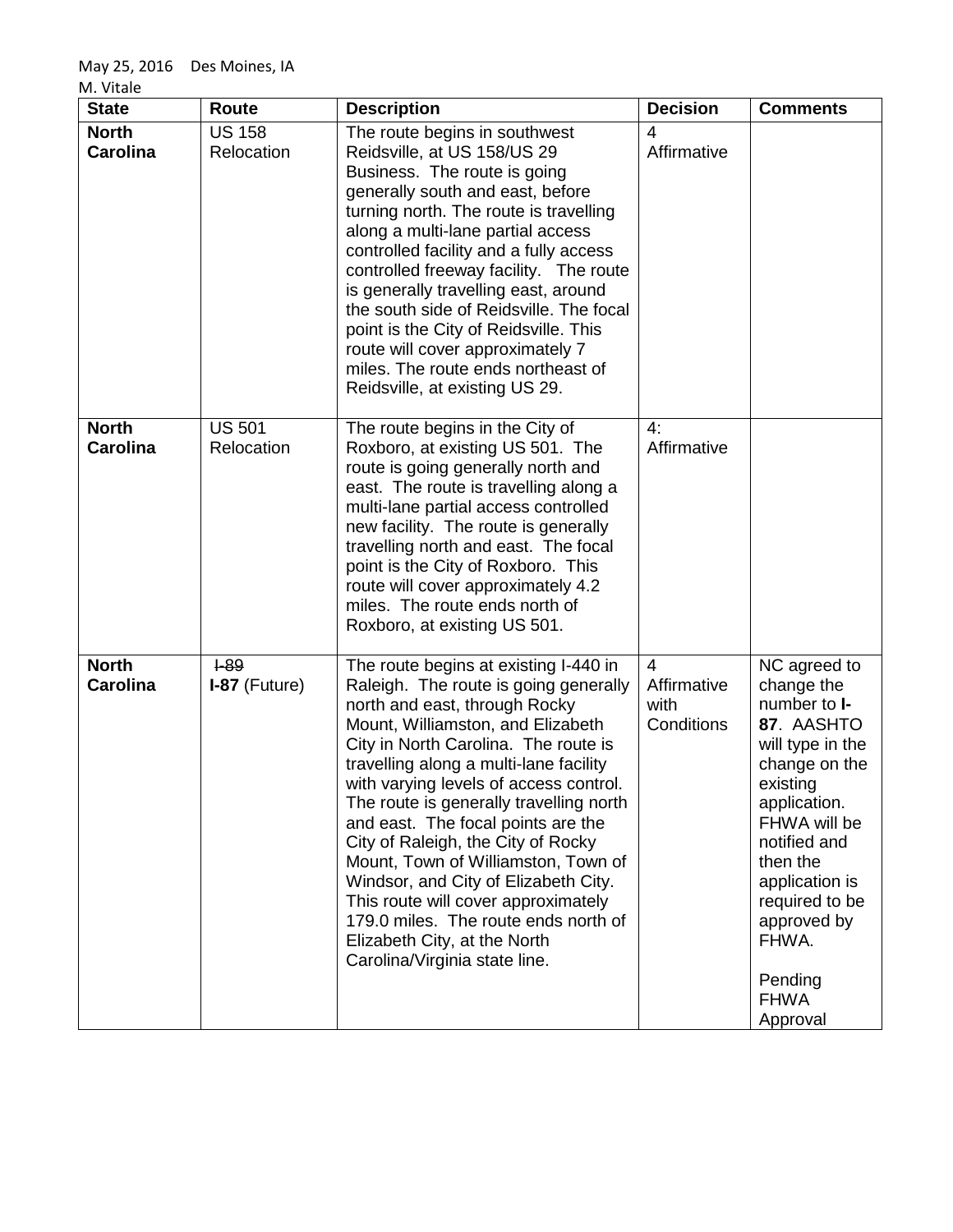| <b>State</b>     | <b>Route</b>                                                            | <b>Description</b>                                                                                                                                                                                                                                                                                                                                                                                                                                            | <b>Decision</b>               | <b>Comments</b>                                                                                                                            |
|------------------|-------------------------------------------------------------------------|---------------------------------------------------------------------------------------------------------------------------------------------------------------------------------------------------------------------------------------------------------------------------------------------------------------------------------------------------------------------------------------------------------------------------------------------------------------|-------------------------------|--------------------------------------------------------------------------------------------------------------------------------------------|
| <b>Tennessee</b> | I-269 Extension<br>of Interstate                                        | The route will begin at the northern<br>terminus of I-269 at the Mississippi /<br>Tennessee State line The route will<br>extend I-269 to Interstate 40 in<br>Memphis, Tennessee The existing<br>facility is a 4 lane divided route with<br>full access control The route will<br>extend I-269 from south to north<br>Memphis is the focal point city The<br>route segment is 19.176 miles long.<br>The route will end at existing<br>Interstate 40 in Memphis | 4<br>Affirmative              |                                                                                                                                            |
| <b>Texas</b>     | $I-14$<br>Establishment                                                 | Route will begin at the U.S.<br>190/Business 190 junction in<br>Copperas Cove, Texas Route will<br>extend 25 miles to the east Existing<br>facility is a 4- to 6-lane divided,<br>access controlled route. This route<br>will travel from west to east Killeen,<br>TX is the focal point city Route will<br>extend 25 miles Route will end at IH<br>35 in Belton, TX                                                                                          | 4 Negative                    | <b>USRN will</b><br>work with<br>Texas on the<br>number of<br>choice. The<br>number is not<br>acceptable.                                  |
| <b>Texas</b>     | <b>US83</b><br><b>Relocation and</b><br>Extension of<br><b>BU US 83</b> | For this petition, the route will begin<br>at 1.7 miles east of FM 886 (El Faro<br>Road). The route will travel west to<br>east with La Joya and Piñetas as the<br>focal point cities. The route covers<br>6.3 miles and will end at the<br>intersection of existing Business<br>U.S.83.                                                                                                                                                                      | 4 Negative                    | Committee<br>says that the<br>next section<br>should be a<br>business route<br>as well.<br>Needs to be<br>continuous<br>business US<br>83. |
| <b>Texas</b>     | <b>US 287</b><br><b>Business</b><br>Relocation                          | For this petition, the route will begin<br>from the existing U.S. Highway 287<br>and will travel north to south with the<br>city of Mansfield as the focal point<br>city. The route covers 1.3 miles and<br>will end at the intersection of the<br>existing Business U.S. Highway 287.                                                                                                                                                                        | $\overline{4}$<br>Affirmative |                                                                                                                                            |
| Virginia         | <b>USBR 176</b>                                                         | Route Connects U.S. Bicycle Route<br>76 at Willis Church Rd and U.S.<br>Bicycle Route 1 at 2nd St                                                                                                                                                                                                                                                                                                                                                             | $\overline{4}$<br>Affirmative |                                                                                                                                            |